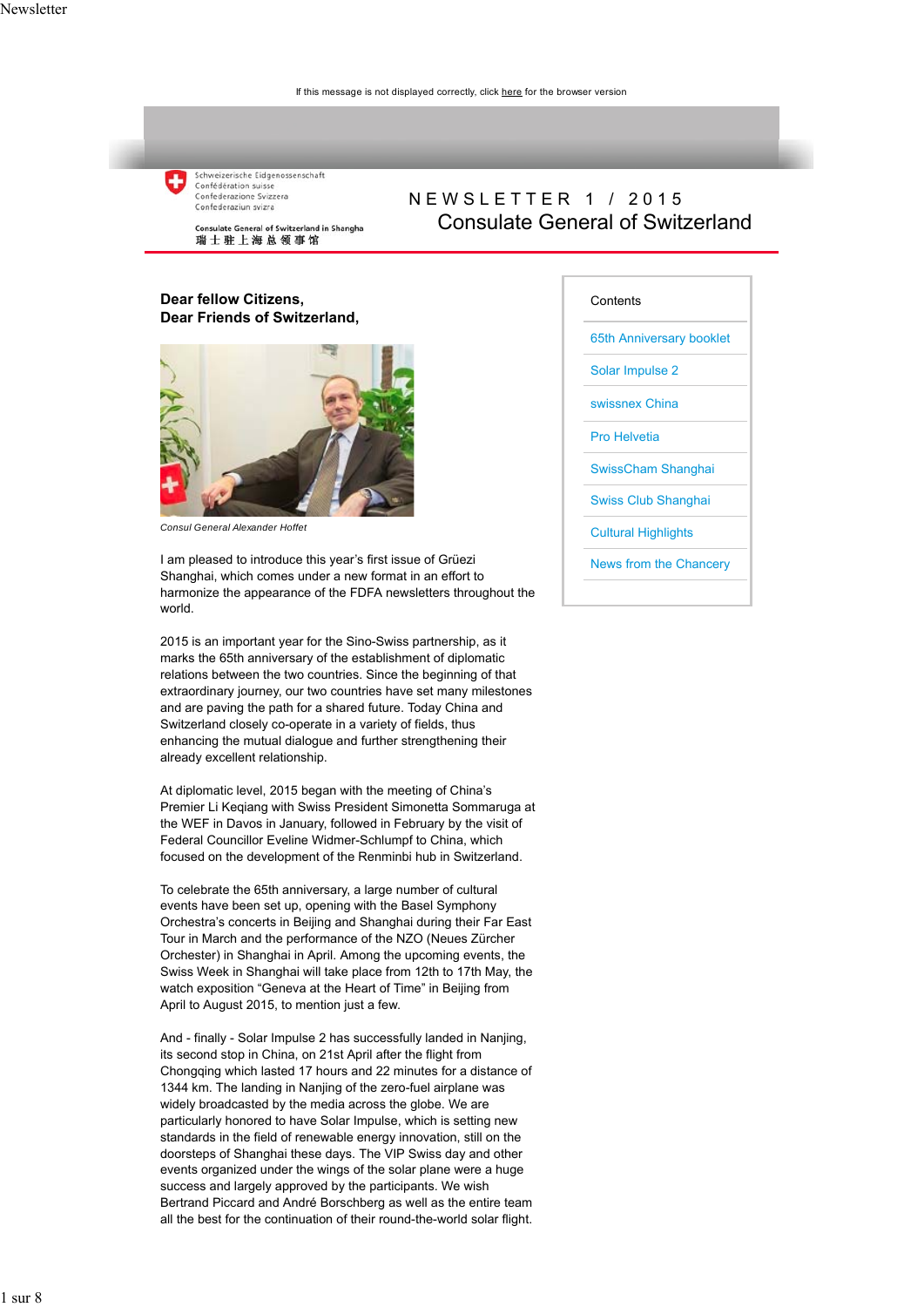I look forward to seeing you at some of our 65th anniversary celebrations!

**Alexander Hoffet Consul General**

## **Celebrating the 65th Anniversary of Sino-Swiss Diplomatic Relations**

### **Booklet on the 65th Anniversary available at the Consulate General**



On the occasion of the 65th anniversary of the establishment of diplomatic relations between Switzerland and the People's Republic of China a booklet has been created gathering all the activities that will take place in 2015 to celebrate this joyful event. Free booklets with a list and description of those activities are available at the Consulate General of Switzerland.

For more information about upcoming events and a more comprehensive and updated list, please visit the website dedicated to the 65th anniversary: www.Switzerland65China.com

## Solar Impulse 2

**Solar Impulse 2 arrived in Nanjing!**



*Landing at Lukou Airport Nanjing*



*Ambassador de Dardel with Bertrand Piccard*

On Tuesday, 21st April Solar Impulse 2 with Swiss pilot Bertrand Piccard safely landed at Lukou Airport in Nanjing. It was a great emotion to see the plane approaching and finally touching the ground of Jiangsu province. Now it is safely parked under the tent in Nanjing where various events are taking place. The Swiss pilots already prepare for the next step of the adventure: the crossing of the Pacific, a solo flight of five days and nights in a row.

Solar Impulse 2, a solar airplane designed and engineered in Switzerland, is attempting for the first time to fly around the globe without a single drop of fuel. The energy it uses is supplied by more than 17000 solar cells built in its wings, which help recharge the plane's batteries. As it has been described by Ambassador De Dardel, Solar Impulse is "Switzerland at its best: innovation, adventure, teamwork and openness of mind!"

During their stay in China Bertrand Piccard and André Borschberg intend to use their unique adventure to demonstrate that innovation can contribute to the cause of renewable energies, to underline the importance of clean technologies for sustainable development and to place dreams and emotions back into the heart of scientific adventure. Solar Impulse is a perfect example of Switzerland's commitment to innovation and dedication to environment protection - it is the reason why the project gained support from the Swiss federal government since its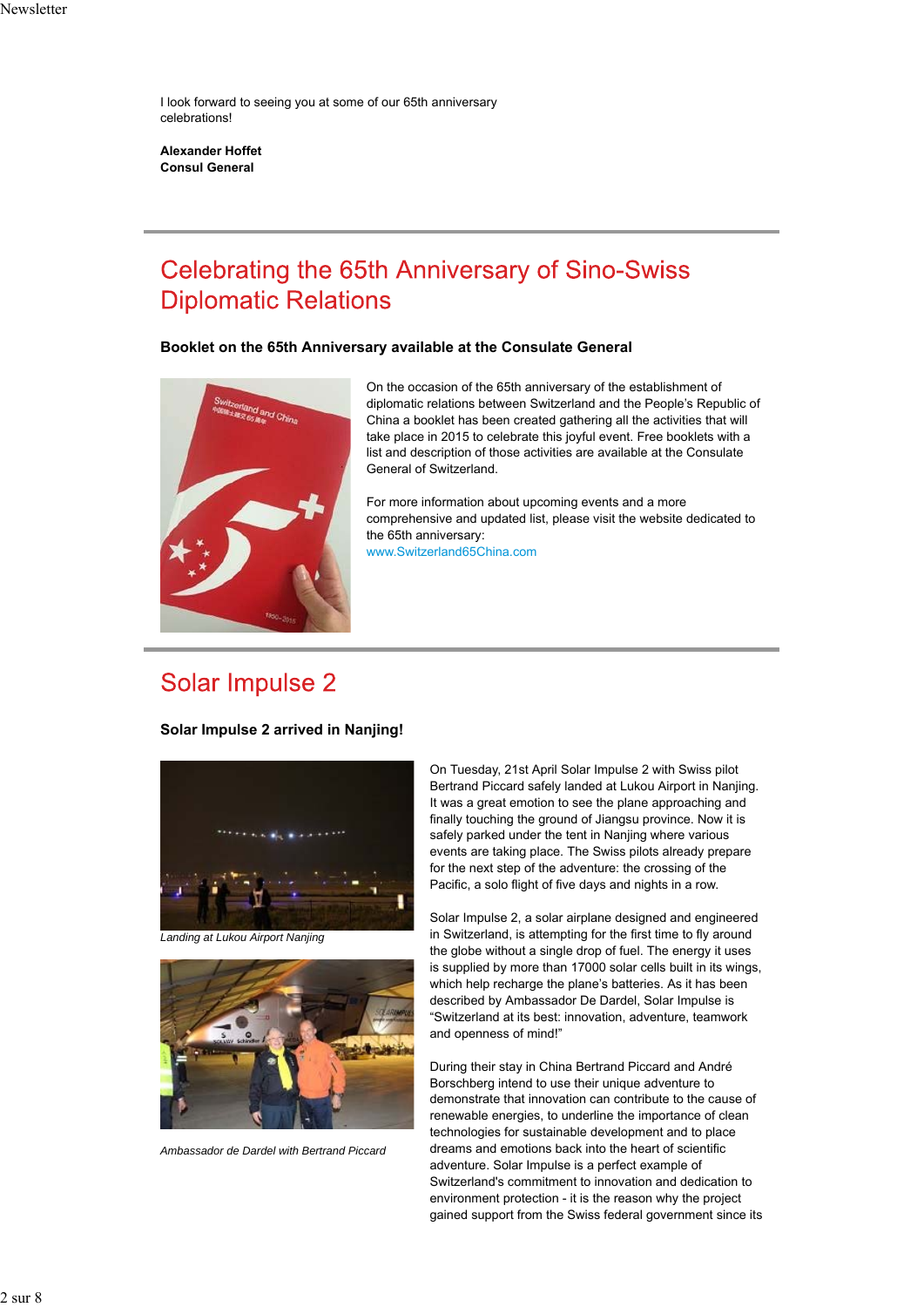inception.

## swissnex China

#### **Ending the Year of the Horse**



*Breaking the chocolate marmite, Escalade Shanghai 2014*

With the first scientific work shop on Urbanization of Second Tier Cities and the 2nd edition of the Geneva Escalade, we had two successful events closing the year 2014. With these and various other activities we continued to create opportunities to interact more and we further developed platforms for exchange and cooperation. We are delighted to see that our work and efforts are being well received and we welcome more and more guests to our events.

In the meantime spring has arrived, and while flowers start blooming and the trees are getting greener, we are preparing various interesting activities for the next months!

#### **Starting the Year of the Goat**



*CNY 2015 swissnex gathering*

Traditionally we celebrated Chinese New Year with a gathering and shared our best wishes for a successful and promising year of the goat! Of course Solar Impulse in China is a highlight for us! Contributing towards such a fascinating adventure by organizing a Swiss Day in Nanjing together with the Swiss Consulate General was a unique experience. But there is more to come, with numerous delegations visiting us again and various events ahead. For example, a Swiss University Alumni gathering during this year's Swiss Week (13th - 17th May), and the 2nd edition of LIFT China Conference in mid-June. Would you like to learn more? We invite you to join us and get the latest scoop by following us through our website http://www.swissnexchina.org/ (EN/CN) and social media platforms. Contact us if you want to come by and get a feel on what we do and meet us.

See you soon! Team swissnex China

#### **Lift Conference 2015**



*Preparing for Lift Conference Shanghai 2015*

Since 2006, **Lift Events** identify technological innovation trends and explore the business and social implications of new technologies. These unique opportunities for exchange, network and learning about new trends have already brought together thousands of people in Europe, and since last year, finally, China has a Lift Conference of its own!

**Lift China** is a one-day, invitation-only event taking place in Shanghai on 17th June 2015. Organized by the international networks Lift and swissnex China, it will be the place for producers, artists, startups and pioneers alike to network, exchange ideas, start projects and get inspired. Come and participate!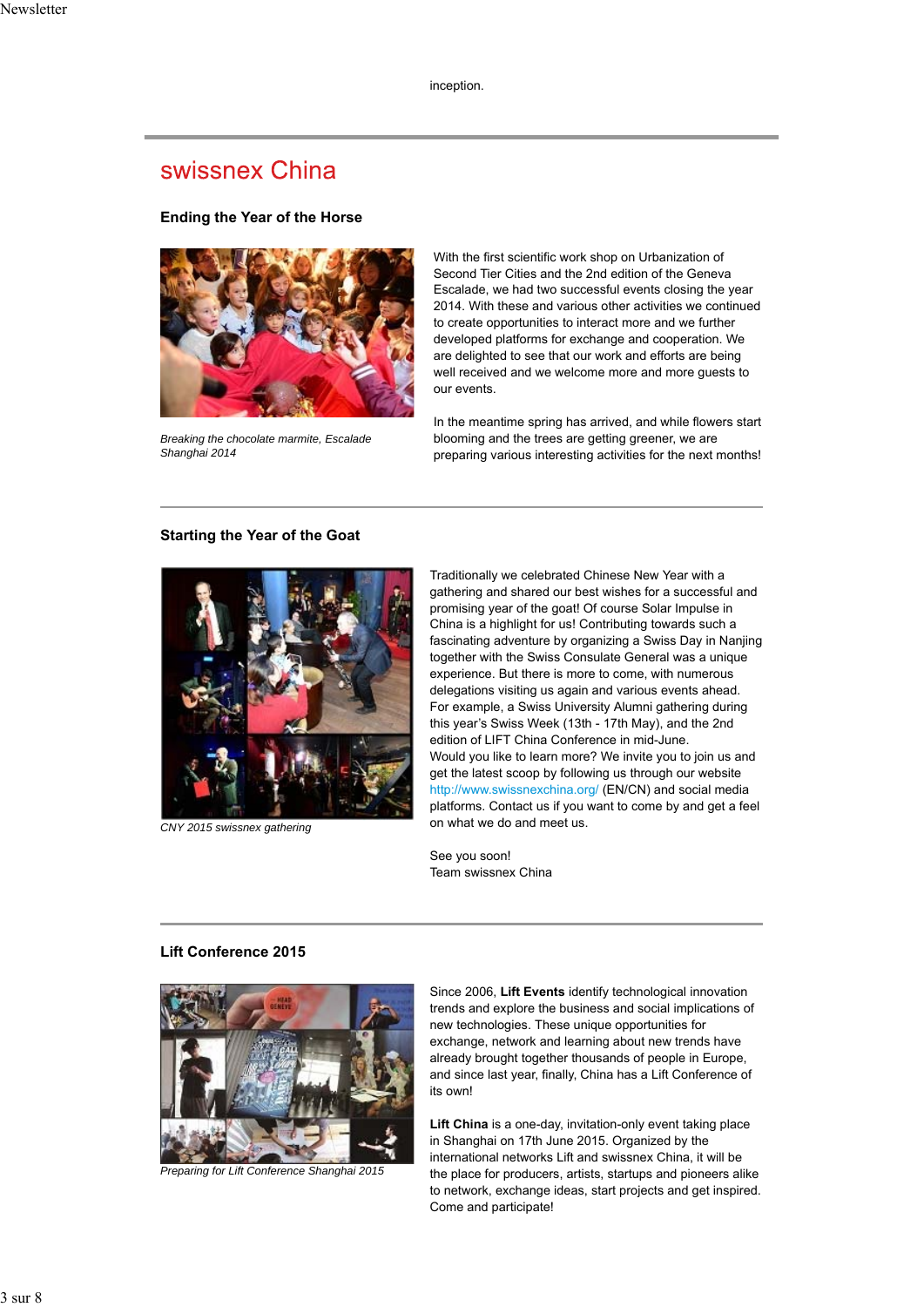Program in Shanghai:

#### **One-Day Conference**

Exclusive conference, including a special blend of activities to foster creativity and collaboration among participants.

Detailed program: http://liftconference.com/lift-china-15

#### **Swiss-Chinese Innovation Night**

Discover the technologies of tomorrow, share knowledge and network with some of the brightest Swiss and Chinese minds.

Program: Up-and-coming entrepreneurs, artists, researchers and young professionals will demonstrate the power of their state-of-the-art projects while you sip on a refreshing cocktail More details on http://liftconference.com/lift-china-15#innonight

### **Open all day: Lift Interactive Design Exhibition**

Measure pollution, dust, light, sound, temperature, and humidity with an interactive map! Details : http://liftconference.com/lift-china-15#exhibit

#### **Want to be part of it?**

For sponsorship and partnership, please contact Mr. Pascal Marmier, CEO swissnex China: pascal.marmier@swissnexchina.org

## **Pro Helvetia**

#### **Philippe Saire presents "Black Out" first China Tour**



*Black Out performing*

Supported by Pro Helvetia Shanghai, Black Out, choreographed by Swiss choreographer Philippe Saire, is an elegy to our darker side and an appeal for self-contemplation.

#### **Schedule:**

June 9-10, Peng Hao Theatre, Beijing June 13-14, Tianjin Theatre, Tianjin June 17-18, Minsheng Art Museum, Shanghai (ticketing info will be released on Pro Helvetia website soon) Duration: 40 minutes. Please note: this performance, due to its intimate nature, is limited to a maximum audience capacity of 50 people.

#### **About Black Out:**

With materiality at the center of the performance, dancers leave traces of their movement on a floor strewn with black granules. The proximity of an audience to this shapeshifting piece does not allow a moment of change, however small, to go unnoticed, making one ask: is this intimacy or is this voyeurism? The choreographer Philippe Saire describes this piece as being at the 'crossroads of dance and visual art'. It bears both, a plenitude of movement and Saire's fondness for drawing.

For more information on Philippe Saire: www.philippesaire.ch Pro Helvetia website: www.prohelvetia.cn

## **SwissCham Shanghai**

**The new Bridge Magazine is available**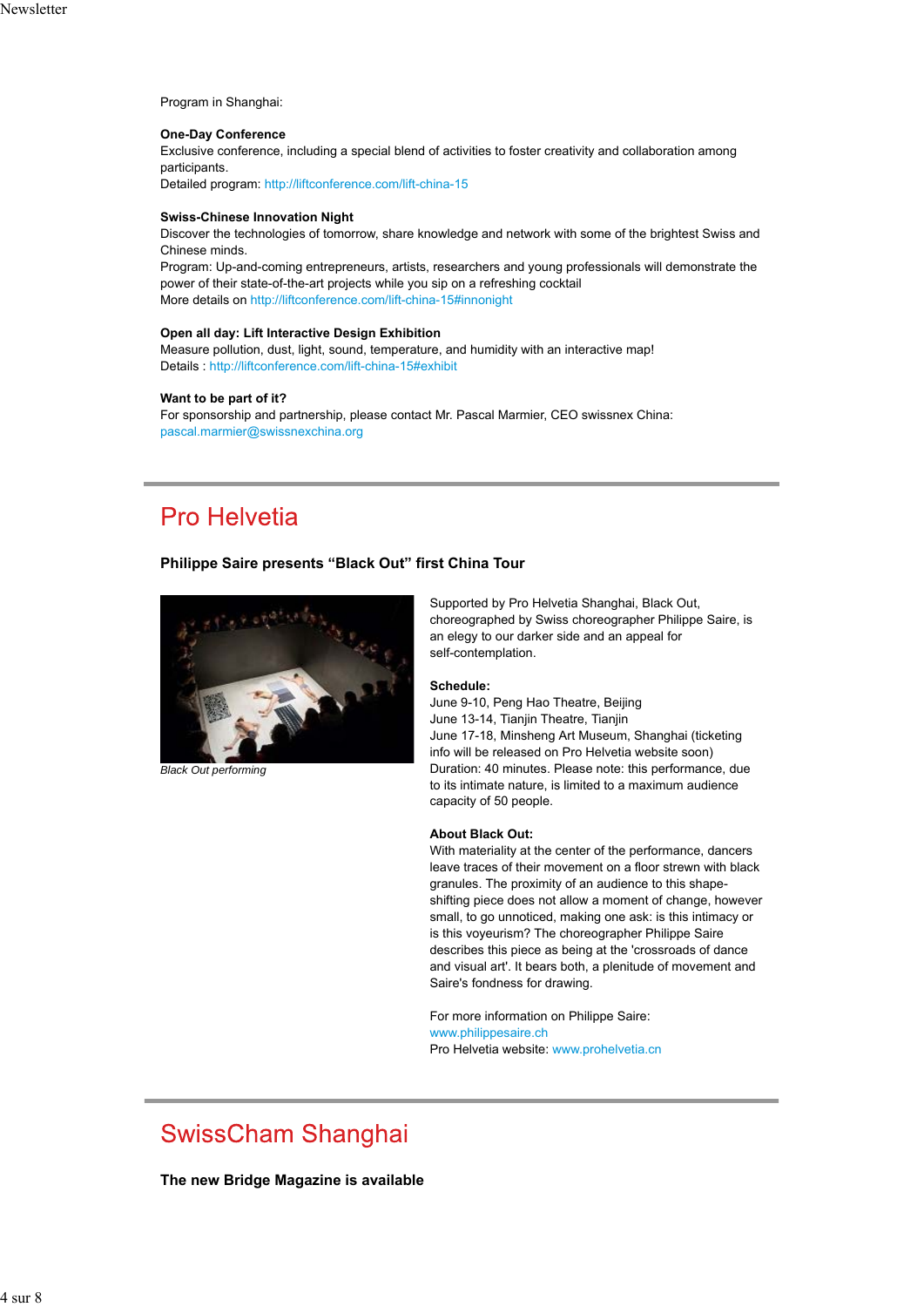

The latest issue of the Bridge magazine, no 38, covers a wide range of topics. Human resources is an issue that is heatedly discussed over and over again. We get the newest trends and insights from HR solution and interim management providers and Swiss SMEs. This issue also covers the results of the latest CEIBS China business survey and provides an overview of the fast changing E-commerce market in China. The Bridge also lists a comprehensive review of the events organized during the last weeks and months, including a picture review of the Swiss Ball in Shanghai. To download the Bridge magazine, click here.

### **SwissCham Shanghai has a new President and Board Members**



On 19th March, SwissCham Shanghai organized its Regional Annual General Assembly (RAGA) in the Sofitel Hyland Hotel. During the evening, the board and the members reviewed SwissCham's last year performance, decided upon financials, elected the new board and agreed on the programme for 2015/16. Alberto Bertoz was chosen to replace Andreas Luchsinger as President of the Shanghai Chapter. The Board welcomed four new members: Detlef Britzke (Medela), Edouard Le Bourgeois (Biocom Energy), Thomas Schweizer (Oerlikon Metco) and Marcus Setterberg (Komax Group). The following people left the Board: Andreas Luchsinger, Martin Wagner, Christine Li and Martin Honegger. Visit our website here for an overview of our new Board.

### **Swiss Ball 2015: Captain's Dinner**



The Swiss Ball 2015 was a great success with 419 guests present. The theme was "Captain's Dinner", so the decoration and entertainment was all about the sea. Many guests dressed accordingly and showed up as captains, sailors or mermaids. The visitors enjoyed delicious food, great entertainment and occupied the dance floor until late night. For the first time, the organization committee launched a 'most elegant dress contest', which was fiercely competitive. The lucky draw included great prizes such as free business class tickets from Swiss Air Lines, a Maurice Lacroix watch and a designed furniture piece of Atelier Phi, as well as many hotel vouchers. For pictures of the Swiss Ball, edition 2015, click here.

## **Swiss Club Shanghai**

**Swiss Club Shanghai is calling for Jasser!**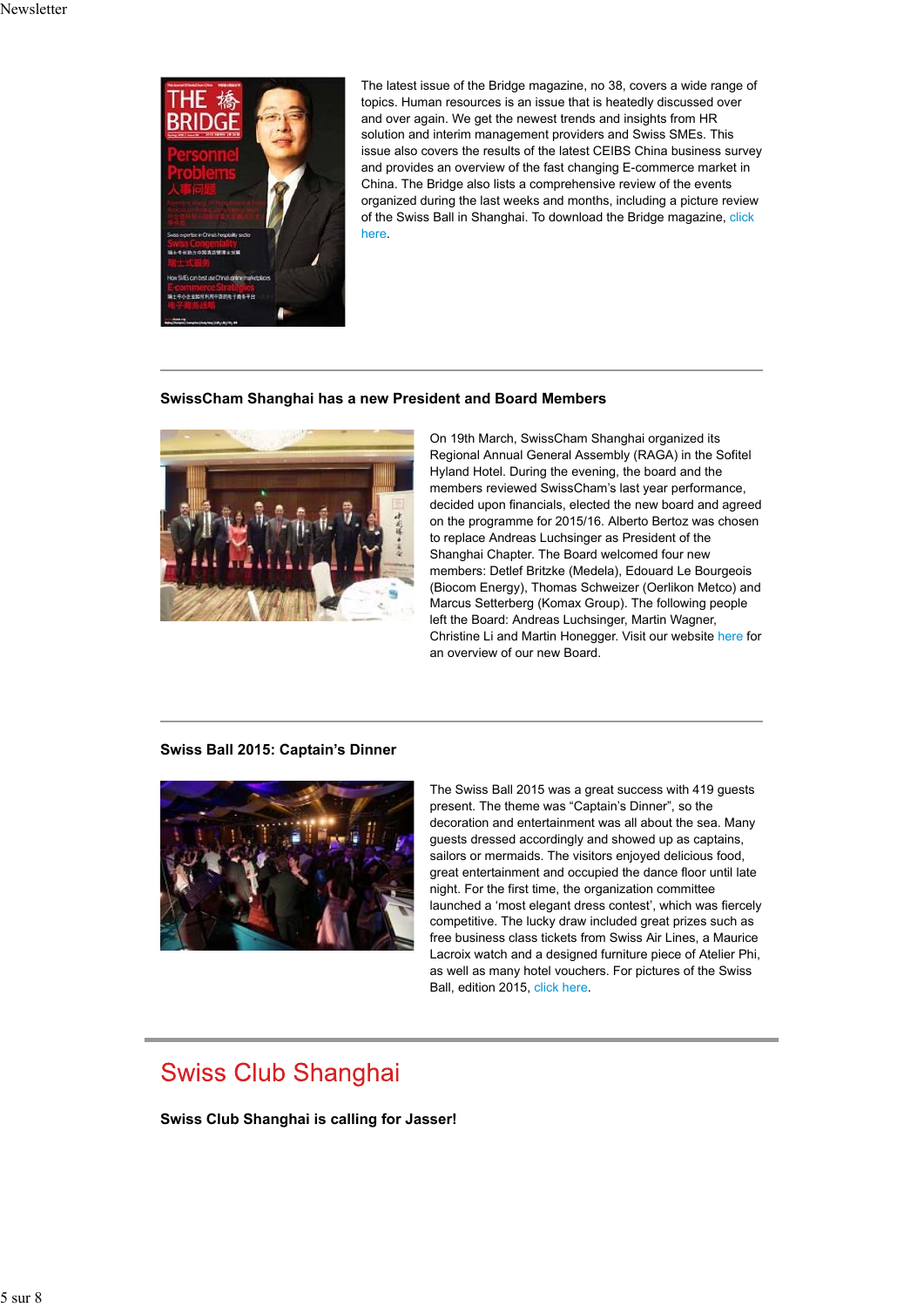

*'Year-end Jass' with Jass Champions 2014*

Jassen is one of Switzerland's most traditional game of cards and it is played in many families in our home country. For more than 10 years, the Swiss Club Shanghai (SCS) has organized Jass events for the Swiss community in Shanghai on a regular basis.

On the last Monday of each month we usually get together at Papa's Bierstube in Hong Mei Road at 19:30h (for specific dates please check the homepage of the SCS) to enjoy the game away from home and in a relaxed atmosphere. In November the so-called 'Year-end Jass' takes place in a beautiful old villa, when we crown the Shanghai Jass Champion of the Year. Conceding that different Jassers have different levels, the Jass evenings and tournaments are rather social events than an exercise to win, and everyone who knows the game is welcome to join. We play the classic 'Schieber' with Swiss and French cards alternating every month, and by getting different partners drawn four times an evening, it is a great and easy way to meet new people.

Come and join us on one of our next Jass events! For registration please contact the Jassmaster on mailto:jass\_shanghai@hotmail.com. by Stefan Schmidt, SCS

## **Cultural Highlights**

### **Bastian Baker China Tour**



On 9th March, during his first tour of China, Bastian Baker performed at the Wooden Box Café in Shanghai on a thrilling show that he offered to his fans. There, the talented 24-year-old Swiss singer and songwriter executed his repertoire, which was warmly greeted by a mixed audience. After having released two Platinum albums, won the MTV EMA Best Swiss Act in 2013 and performed at the most famous venues in Europe, Bastian Baker continues his ascent with a world tour in several countries including Japan, Korea, China, Brazil, Chile and more European destinations!

#### 20th Fête de la Francophonie



The 20th edition of the Francophonie took place from 10th - 30th March throughout all major Chinese cities. In Shanghai the Consulate General of Switzerland had the honor to start the celebrations for this 20th edition with an opening ceremony held at the AURORA Building on 13th March 2015. The ceremony was attended by Mr Alexander Hoffet, Consul General of Switzerland, Mr Emmanuel Lenain, Consul General of France as well as Mr Dominique Othenin-Girard, the movie director especially invited to for the screening of his movie "Henry Dunant: Red on the Cross". The movie well represented Switzerland's humanitarian tradition, in line with the principles of unity and solidarity characterizing the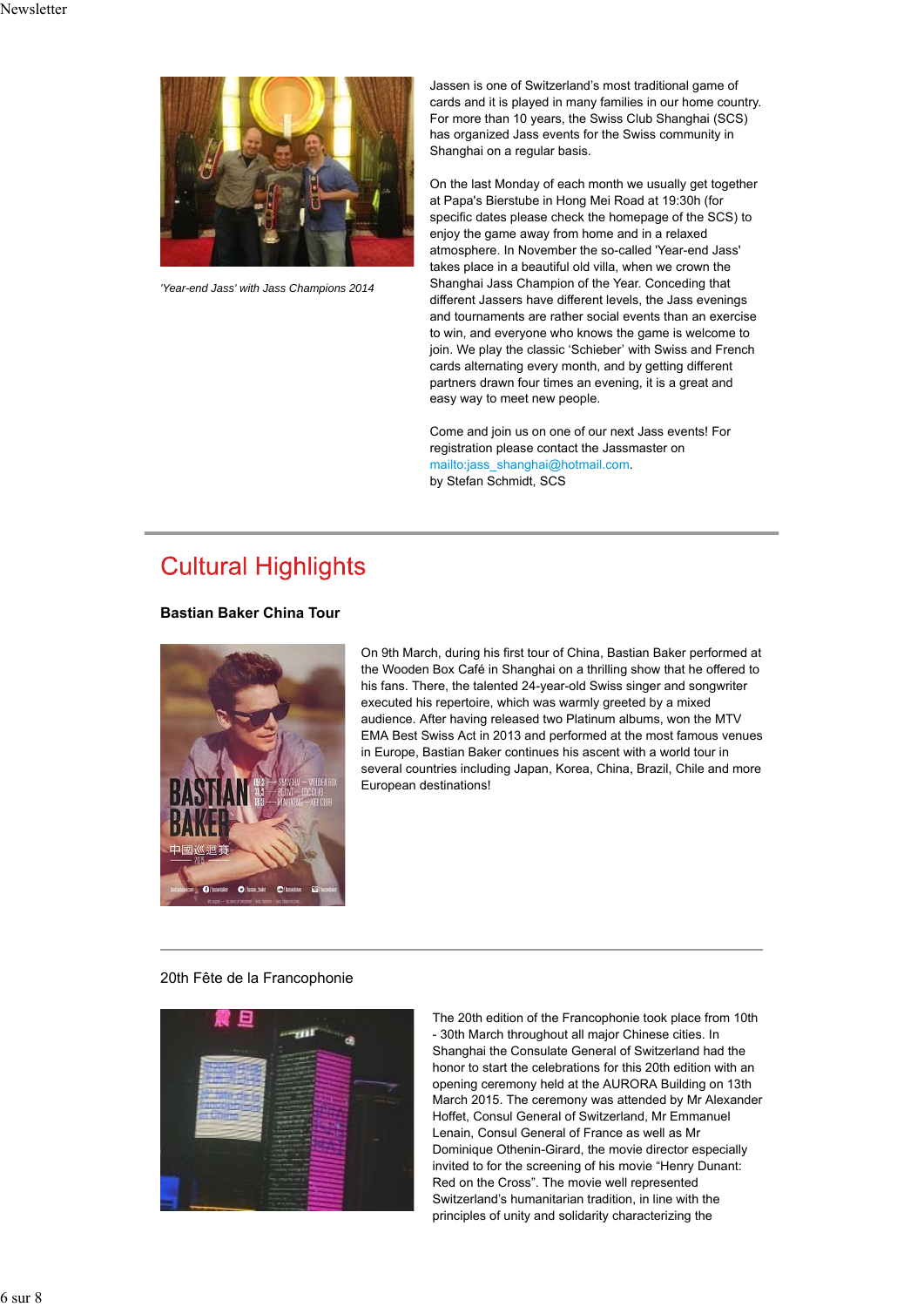*20th Fête de la Francophonie projected on the Aurora Building*

Francophonie. The festivities continued throughout March with several conferences, concerts and other cultural activities featuring different countries and aiming to celebrate the French language as well as to spread the values of the Francophonie.

### **Launch of Krayer Book and Basel Symphony Orchestra Concert**



*Consul General Alexander Hoffet (middle) during the launching ceremony of the Krayer book*

On the occasion of the book vernissage "The Late Qing Empire through the Lens of a Swiss" on 24th March and the concert of the Basel Symphony Orchestra on 25th March, a delegation from Canton Basel has been received in Shanghai. The book, featuring 91 photographs taken from 1860 to 1869 from Adolf Krayer collection in four different Chinese regions – Beijing, Shanghai, Jiangnan and Xiamen, was presented at the East China Normal University and arouse the interest of the audience.

The day after, the Basel Symphony Orchestra, one of Switzerland oldest and most renowned, performed at the Shanghai Oriental Art Center, with the participation of a distinguished musician, Turkish pianist Fazil Say.

# **News from the Chancery**

## **Facts & Figures of our Consular District**

Update March 2015

This Consulate General is responsible for the Swiss living in the provinces of Anhui, Jiangsu, Zhejiang and the municipality of Shanghai. Contrary to last year, the amount of Swiss citizens registered at our Consulate decreased.

| Swiss living in our Consular district*<br>Adults          |               | 996<br>683 |
|-----------------------------------------------------------|---------------|------------|
| Children under 18 years old                               |               | 313        |
| Swiss living in our Consular provinces*                   |               |            |
| Shanghai                                                  | 838           | 84.1%      |
| Jiangsu                                                   | 122           | 12.3%      |
| Zhejiang                                                  | 34            | 3.4%       |
| Anhui                                                     | $\mathcal{P}$ | 0.2%       |
| *31st December 2014                                       |               |            |
| registered Swiss citizens only                            |               |            |
| Languages                                                 |               |            |
| German                                                    |               | 56%        |
| French                                                    |               | 27%        |
| Italian                                                   |               | 3%         |
| English                                                   |               | 14%        |
| Swiss visa issued at our Consulate 2014                   |               | 30'276     |
| average decrease from 2013 to 2014                        |               | -16.8%     |
| Swiss living in the Consular districts in the P.R.China** | 4056          | 100%       |
| Hong Kong & Macao                                         | 2190          | 53.9%      |
| Shanghai                                                  | 996           | 24.6%      |
| Beijing                                                   | 639           | 15.8%      |
| Guangzhou                                                 | 231           | 5.7%       |
| ** 31st December 2014                                     |               |            |
| registered Swiss citizens only                            |               |            |